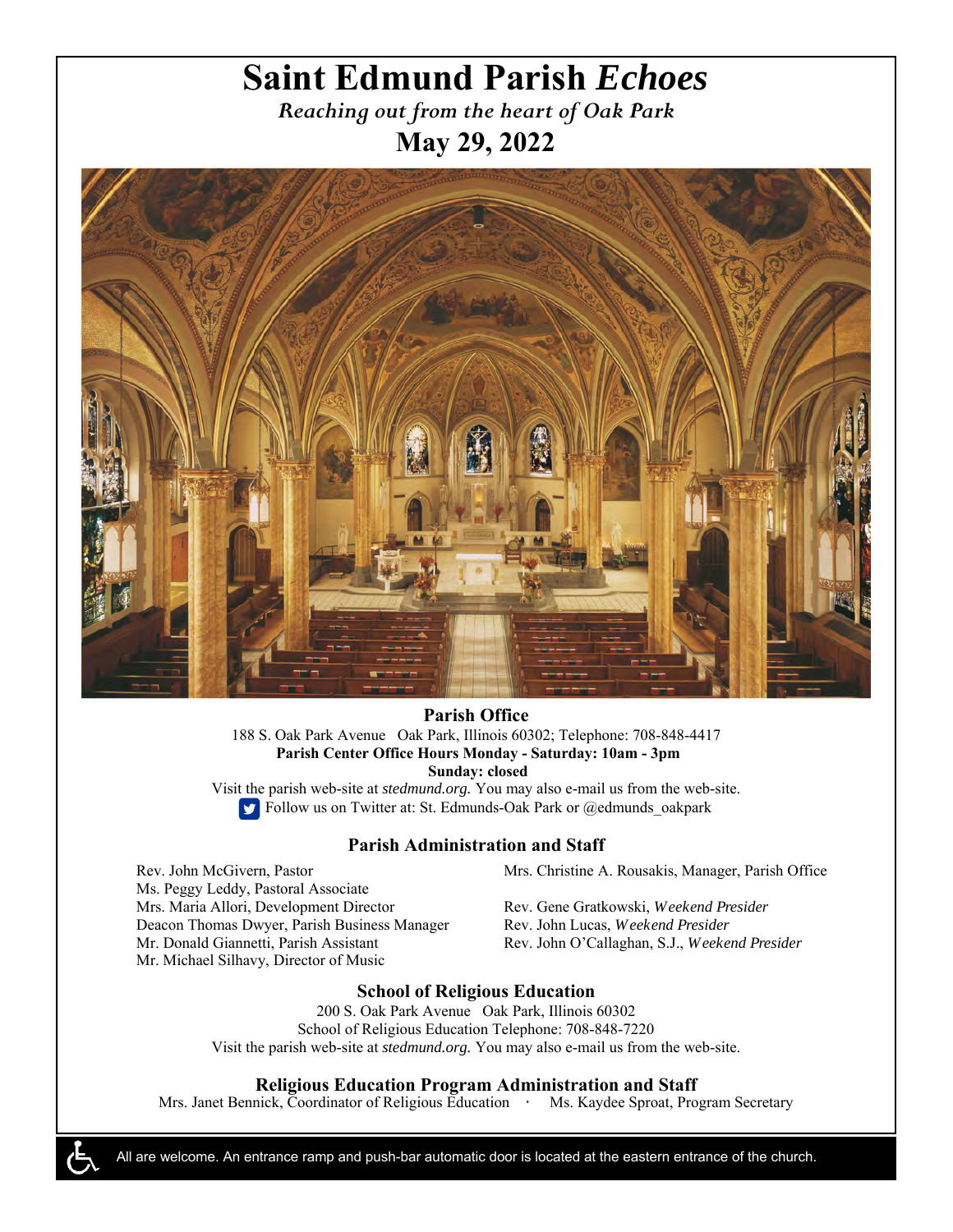## *Staff Notes*

 I do not know about you, but I am one who is often looking up into the sky or out into the distance. Sometimes, it may be the tweet of a bird which catches my attention and my glance, but more often, it is simply that I am drawn to the mystery that is above and beyond me. The best that I can do to describe those moments is that it is a yearning—(perhaps even an innate desire) to situate myself within the vastness of the universe and to glean something of a sense of belonging to and within it.

 Sometimes those moments cause me to feel small and alone; yet other times, I can sense a connection, a unity with all that surrounds and encompasses me.

 When Jesus was taken up in the midst of the apostles, they watched their Lord be taken from their sight. Their upward gaze lingered beyond the Lord's leavetaking. I imagine that they were sad in that moment. We always want the people we love to be nearby. I imagine that they were confused too. So much had happened. Jesus had shared with an abundance of life and love. Then, their hearts were broken when he died. They were fearful but overjoyed when he rose. Now, they say farewell again. If ever there was a moment to fix their gaze heavenward and attempt to find perspective in all that they had experienced and witnessed, this is it!

 And suddenly, two men dressed in white garments ask: "Why are you standing there looking at the sky?"

On the one hand, I can imagine the disciples re-

sponding: "For God's sake, can you give me a minute? Can you let me take a breath and make sense of all this? On the other hand, Jesus had explained to his disciples that it was better for them that he take his leave, so that he could send the Advocate, the Holy Spirit, to be with and among them for all time.

 Perhaps the question asked by the men dressed in white was a gentle nudge to remind the disciples that now they had work to do. They were to fill the earth with the good news of Jesus Christ.

 Perhaps one day we shall all be cloaked in dazzling white garments. Today, however, like the disciples whose gaze lingered after Jesus left them, we have yet to don our heavenly attire. Today, we continue to see and understand only in bits and pieces, and every now and then, we may be caught in that cosmic search for understanding and belonging.

 True as that may be, the question posed by the men in white garments reminds us that at some point, we have to shift our gaze back down to that which is all around us, and like the disciples, to help others to know that in the vastness of the universe, their sense of belonging will be found in the saving story of one who loved us so much that he emptied himself of his life and so gave us his Spirit, until that day when we will gaze upon him face to face.

Fr. John Maturera

#### **Mass Schedule**

 **Saturday:** 5:30pm *(Sunday Anticipatory);*  **Sunday:** 11:00am  **Monday & Friday:** 8:30am (Tue. & Wed. 8:30am at St. Catherine/St. Lucy Parish) **Sacrament of Reconciliation:** 4:30pm, Saturday

**Sacrament of Anointing of the Sick:** By appointment.

### **Sacrament of Baptism for Infants**

Parents must complete a preparation class before scheduling. Contact Peggy Leddy at pleddy@stedmund.org.

### **Rite of Christian Initiation of Adults (RCIA)**

If you are an adult seeking information about receiving the sacraments of Baptism, First Eucharist and Confirmation, please contact Peggy Leddy at pleddy@stedmund.org.

### **Anniversary of Dedication of Church and Rectory, May 29**

On May 29, 1910, our 14th century new gothic church building and rectory designed by Henry Schlacks was dedicated!



Fast forward 112 years later, the rectory has been fully restored and remoded and the church building is currently undergoing some changes to repair and renew. Tuckpointing and power-washing on the outside of the church and rectory buildings are underway.

Some of the expenses were budgeted and the other improvements are all at the wishes of generous donors. We are most appreciative and grateful!

When we unite with Ascension parish on July 1st, the grounds and facilities of our existing parish will continue to be a beautiful and practical worship space for all who gather here to enjoy.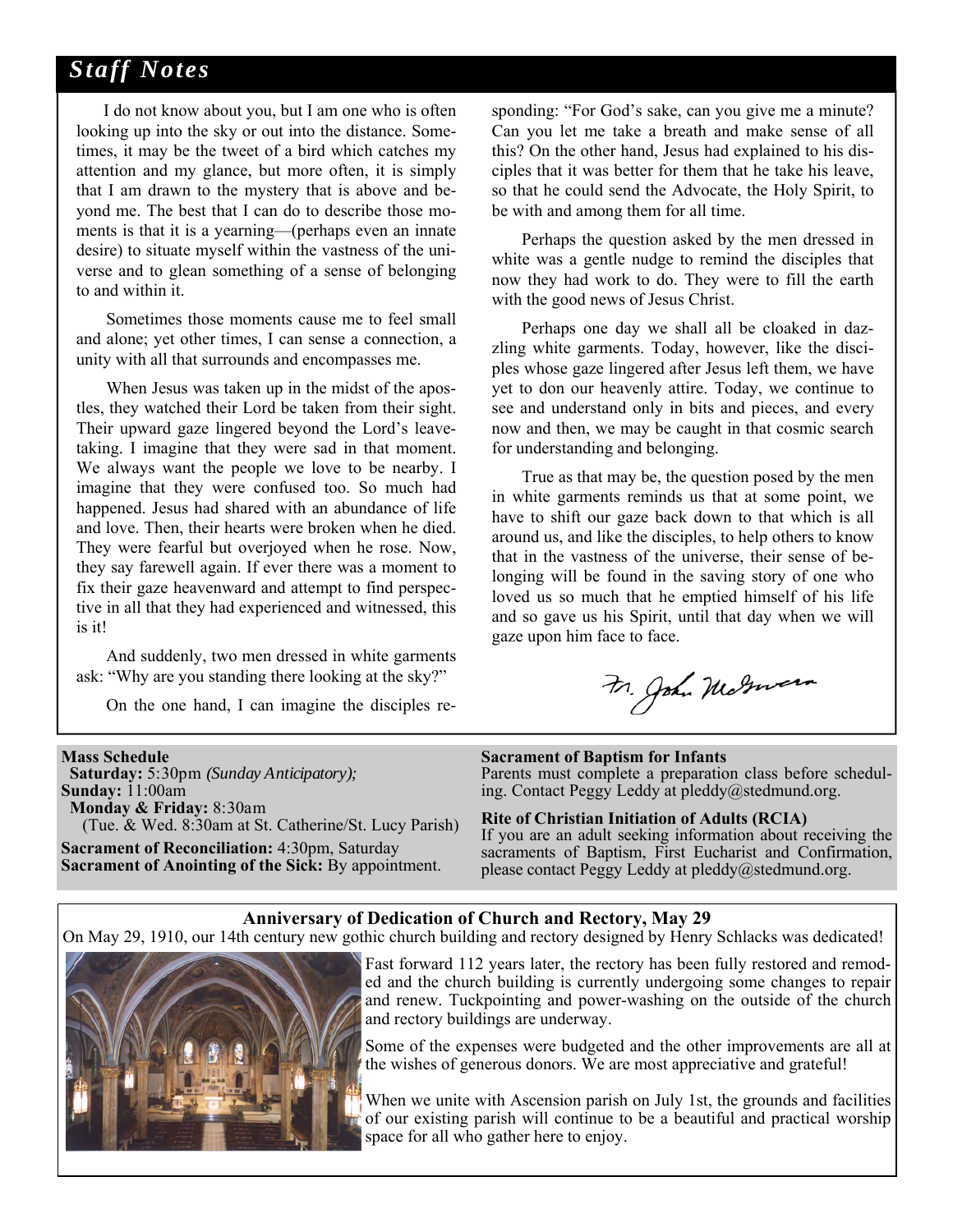

**Have You Considered Organ or Tissue Donation?**  Catholics view organ and tissue donation as an act of charity and love. St. John Paul II said: "The gift of organ donation is a sincere gift that expresses our calling of love and communion. Transplants are inseparable from the human act of donation. For Christians, the offering that Jesus made of Himself is the essential point of reference and inspiration of the love that motivates to donate organs."

For more information, call the Regional Organ Bank of Illinois at 312-431-3600.

### **Visit a Catholic Cemetery on Memorial Day**

Catholic cemeteries throughout the Archdiocese will celebrate mass at various cemetery locations on Memorial Day. Service times vary by cemetery location.

Contact the cemetery you are interested in visiting to learn the mass time.

*www.catholiccemeteries.org* 

### **June Reading for St. Edmund Book Club**

The St. Edmund Book Club will meet on Tuesday, June 21 at Belmont Village from 1pm— 3pm. All participants must be fully vaccinated **B** and must show proof of vaccination.

We will be discussing the book *The Midnight Library* by Matt Haig.

Read the book and join us! Contact parishioner Mari Hans at: *marithans@comcast.net* for more information.

### **Seeking Volunteers for Fr. John's Celebration**

We are in need of volunteers to prepare for Fr. John's celebration. Volunteers are needed to help transport tables and chairs from St. Catherine-St. Lucy to St. Edmund on set-up on the parish lawn, return tables and chairs back to St. Catherine-St. Lucy and clean up. A van will be rented for transport.



Please call the Parish office at 708-848-4417, and let us know if you are able to assist. Thank you!

### **A Blessing**

**For the Beginning of Summer May the lake be smooth beneath your skis** 

**And the winds blow wide your colored sails May the sand be warm as you take your ease And God's grace bathe you that never fails.** 

**May the sun shine bright on your joyous days And the rain refresh you through peaceful nights May Summer show you God's wondrous ways And prepare you for heaven's great delights.** 

> **Till we meet there May the God of summertime Hold you in the palm of his hand. Father, Son and Holy Spirit.**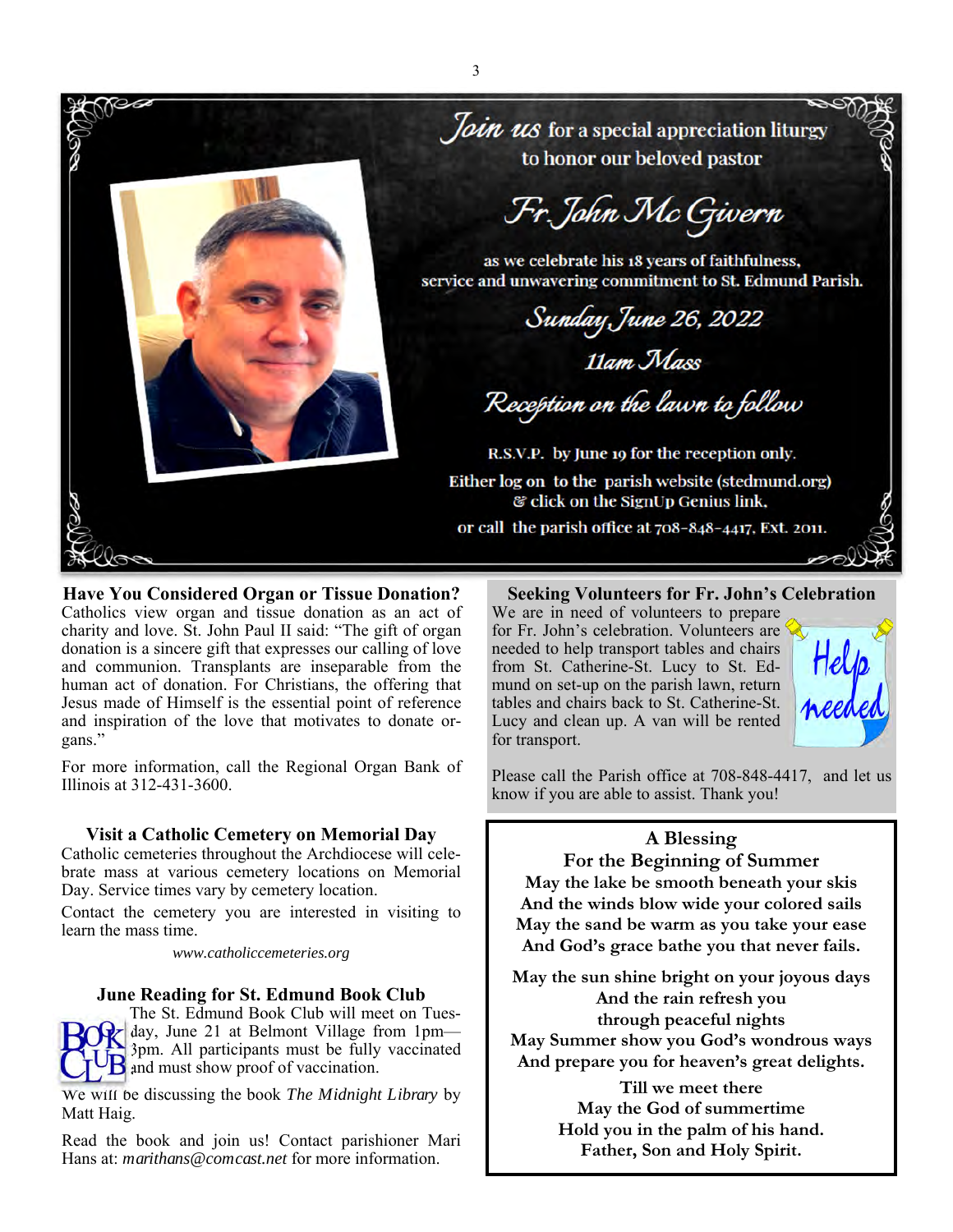### 4 **The Ascension of the Lord**

### **Making A Difference In Helping People With Disabilities Feel Welcome**

There are many things that we, as individuals can do to help people with disabilities feel welcome in our church, so that all persons may bring their gifts to the altar of God.

**Golden Rule:** *I will consider someone first as a person with abilities and then as a person who may need assistance to use their abilities.* 

- 1. I will treat all people as people first as I would like to be treated.
- 2. I will speak directly to the individual with a disability, not to the nearby family member, companion, interpreter, or the canine companion.
- 3. I will offer to shake hands when introduced to a person with a disability. (Persons with limited hand use or who wear an artificial limb may shake hands. (Shaking the left hand is O.K., too.)
- 4. I will place myself at eye level, in front, for easy conversation with a person in a wheelchair, with crutches or with a walking frame.
- 5. I will offer assistance and wait until the offer is accepted. I will then ask for instructions.
- 6. I will be patient and wait for the person with difficulty speaking rather than speaking for the person. I may help by asking short questions that require short answers, a nod or a shake of the head.
- 7. I will see the wholeness of spirit beneath the surface of someone with a disability and overcome the tendency to turn away or ignore the person.
- 8. I will treat adults with developmental disabilities as adults, not as children. I will use first names only when using the same familiarity for all persons.
- 9. I will get the attention of someone who is hearingimpaired by lightly tapping their elbow or shoulder, or by waving my hand. I will look directly at the person and speak clearly, slowly and expressively to establish if the person can read my lips.
- 10. I will guide a person with visual impairments by giving verbal clues to steps, curbs, escalators or doors.

### **Pathways Awareness Foundation**

123 N. Wacker Drive, Chicago, IL 60606

# **If you want peace, work for justice.**

*- Pope Paul VI* 

### **Why Memorial Day?**

Celebrated in most states on the last Monday in May, Memorial Day is a time to remember the U.S. men and wom-

an who lost their lives serving their country. Originally known as Decoration Day, it was established in 1868 to commemorate the dead from the Civil War. Over the years it came to serve as a day to remember all U.S. men and women killed or missing in action in all wars.



The location of the first observance of Memorial Day is in dispute. According to one writer, the first Memorial Day service took place on May 30, 1866, on Belle Isle, a burial ground for Union soldiers in the St. James River, at Richmond, Virginia. The school superintendent and the mayor planned the program of hymns and speeches and had the burial ground decorated with flowers.

Other sources cite that Memorial Day was first observed on May 30, 1868, on the order of General John Alexander Logan for the purpose of decorating the graves of the American Civil War dead. Still others claim the custom of honoring war dead began in Boalsburg, Pennsylvania, while there are those who believe that the custom was originated by some Southern women who placed flowers on the graves of both Union and Confederate soldiers after the Civil War.

In 1966, however, the U.S. government proclaimed that Waterloo, New York, was the birthplace of Memorial Day. On May 5, 1865, the people of Waterloo had honored soldiers who had died in the Civil War.

It was General Logan's order in 1868 that placed the observance of Memorial Day on May 30. This lasted until 1971 when most states changed to a newly established federal schedule of holiday observance. (Confederate Memorial Day, formerly a legal holiday in many southern states, is still observed on the fourth Monday in April in Alabama, the last Monday in April in Mississippi, and April 26 in Florida and Georgia.)

The custom of placing flowers on graves is an old one that exists in many countries. Today, almost everywhere around the globe, people have a special day to honor not only those who gave their lives in battle, but also family members and friends whom they wish to remember.

We give thanks on Memorial Day that we live in a free nation and honor those who gave their lives for that blessing.

**Memorial Day Schedule Changes and Closings** 

In observance of the Memorial Day holiday, the parish office will be closed on Monday, May 30th.

Please make note of the fact that the only mass on Memorial Day, will begin at **9am** and not the usual 8:30am.

*God Bless Our Troops!*